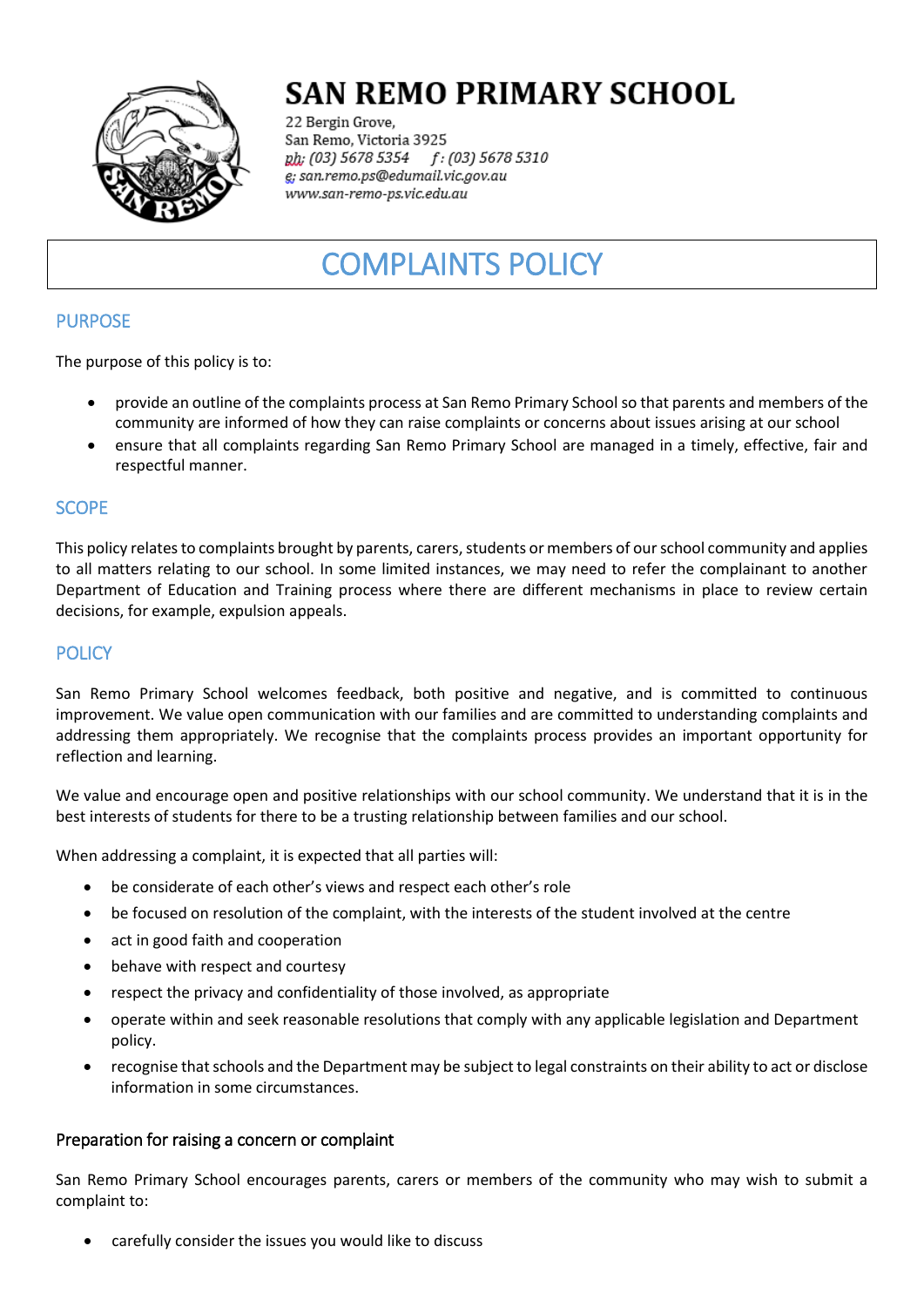- remember you may not have all the facts relating to the issues that you want to raise
- think about how the matter could be resolved
- be informed by checking the policies and guidelines set by the Department and San Remo Primary School.

#### Complaints process

San Remo Primary School is always happy to discuss with parents/carers and community members any concerns that they may have. Concerns in the first instance should be directed to the Principal. Where possible, school staff will work with you to ensure that your concerns are appropriately addressed.

Where concerns cannot be resolved in this way, parents or community members may wish to make a formal complaint to the Department of Education.

If you would like to make a formal complaint, in most cases, depending on the nature of the complaint raised, our school will first seek to understand the issues and will then convene a resolution meeting with the aim of resolving the complaint together. The following process will apply:

- **1. Complaint received:** Please either email, telephone or arrange a meeting through the General Office with the Principal, to outline your complaint so that we can fully understand what the issues are. We can discuss your complaint in a way that is convenient for you, whether in writing, in person or over the phone.
- **2. Information gathering:** Depending on the issues raised in the complaint, the Principal may need to gather further information to properly understand the situation. This process may also involve speaking to others to obtain details about the situation or the concerns raised.
- **3. Response:** Where possible, a resolution meeting will be arranged with the Principal to discuss the complaint with the objective of reaching a resolution satisfactory to all parties. If after the resolution meeting we are unable to resolve the complaint together, we will work with you to produce a written summary of the complaint in the event you would like to take further action about it. In some circumstances, the Principal may determine that a resolution meeting would not be appropriate. In this situation, a response to the complaint will be provided in writing.
- **4. Timelines:** San Remo Primary School will acknowledge receipt of your complaint as soon as possible (usually within two school days) and will seek to resolve complaints in a timely manner. Depending on the complexity of the complaint, San Remo Primary School may need some time to gather enough information to fully understand the circumstances of your complaint. We will endeavour to complete any necessary information gathering and hold a resolution meeting where appropriate within 10 working days of the complaint being raised. In situations where further time is required, San Remo Primary School will consult with you and discuss any interim solutions to the dispute that can be put in place.

#### Resolution

Where appropriate, San Remo Primary School may seek to resolve a complaint by:

- an apology or expression of regret
- a change of decision
- a change of policy, procedure or practice
- offering the opportunity for student counselling or other support
- other actions consistent with school values that are intended to support the student, parent and school relationship, engagement, and participation in the school community.

In some circumstances, San Remo Primary School may also ask you to attend a meeting with an independent third party, or participate in a mediation with an accredited mediator to assist in the resolution of the dispute.